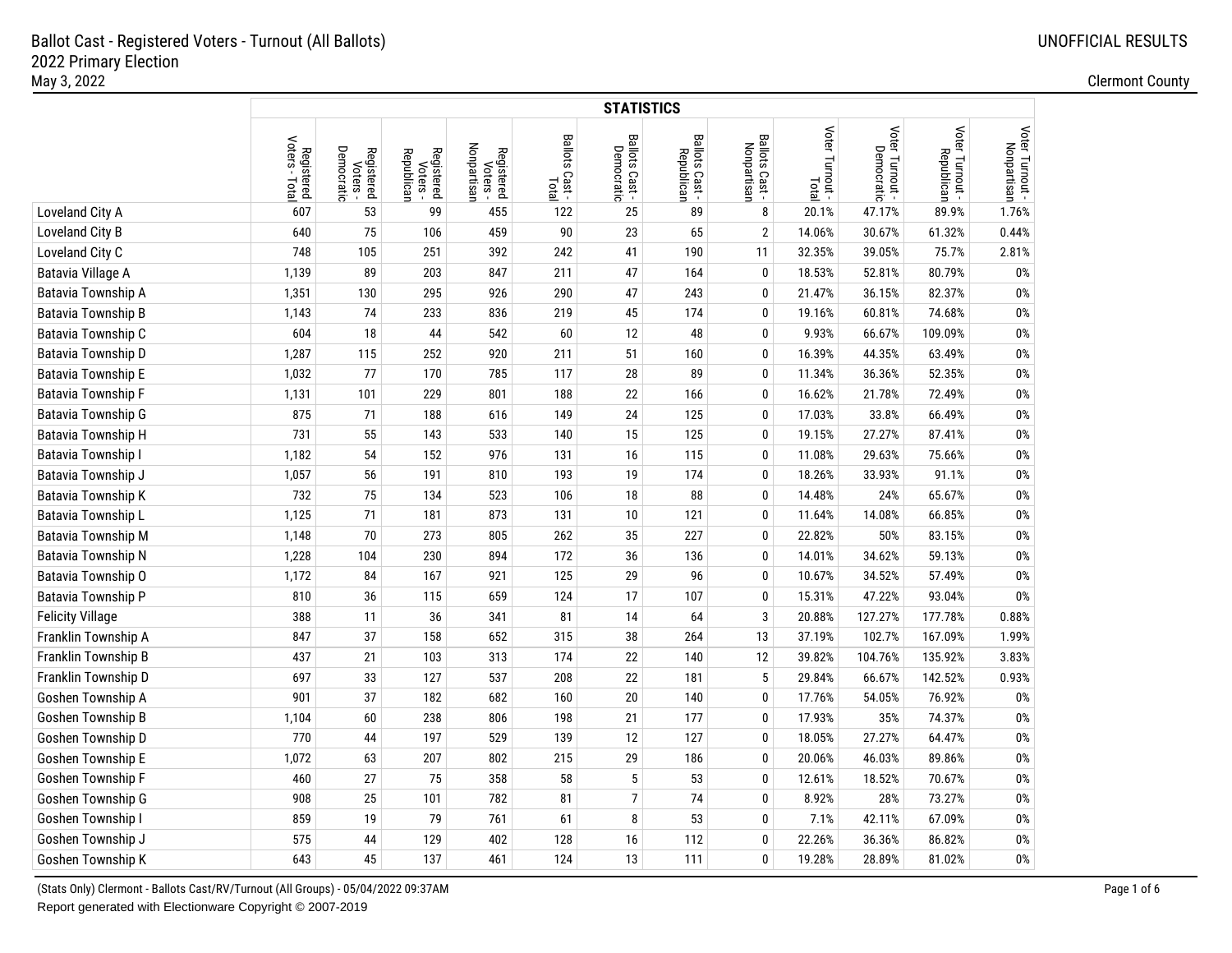|                    |                                         | <b>STATISTICS</b>                    |                                      |                                       |                         |                              |                              |                               |                          |                 |                               |                                |  |  |
|--------------------|-----------------------------------------|--------------------------------------|--------------------------------------|---------------------------------------|-------------------------|------------------------------|------------------------------|-------------------------------|--------------------------|-----------------|-------------------------------|--------------------------------|--|--|
|                    | Voters -<br>Registered<br>oters - Total | Democratic<br>Registered<br>Voters - | Registered<br>Voters -<br>Republican | Nonpartisan<br>Registered<br>Voters - | Ballots Cast -<br>Total | Ballots Cast -<br>Democratic | Ballots Cast -<br>Republican | Ballots Cast -<br>Nonpartisan | Voter Turnout -<br>Total | Voter Turnout - | Voter Turnout -<br>Republican | Voter Turnout -<br>Nonpartisan |  |  |
| Goshen Township L  | 923                                     | 45                                   | 189                                  | 689                                   | 143                     | 19                           | 124                          | $\mathbf 0$                   | 15.49%                   | 42.22%          | 65.61%                        | 0%                             |  |  |
| Goshen Township M  | 822                                     | 36                                   | 60                                   | 726                                   | 66                      | 19                           | 47                           | $\mathbf 0$                   | 8.03%                    | 52.78%          | 78.33%                        | $0\%$                          |  |  |
| Goshen Township N  | 1,232                                   | 118                                  | 276                                  | 838                                   | 179                     | 28                           | 151                          | 0                             | 14.53%                   | 23.73%          | 54.71%                        | $0\%$                          |  |  |
| Jackson Township A | 707                                     | 25                                   | 163                                  | 519                                   | 180                     | 10                           | 161                          | 9                             | 25.46%                   | 40%             | 98.77%                        | 1.73%                          |  |  |
| Jackson Township B | 478                                     | $30\,$                               | 146                                  | 302                                   | 148                     | 13                           | 127                          | 8                             | 30.96%                   | 43.33%          | 86.99%                        | 2.65%                          |  |  |
| Jackson Township C | 882                                     | 36                                   | 223                                  | 623                                   | 226                     | 15                           | 207                          | 4                             | 25.62%                   | 41.67%          | 92.83%                        | 0.64%                          |  |  |
| Milford City A     | 524                                     | 47                                   | 90                                   | 387                                   | 104                     | 20                           | 84                           | 0                             | 19.85%                   | 42.55%          | 93.33%                        | 0%                             |  |  |
| Milford City B     | 979                                     | 84                                   | 128                                  | 767                                   | 163                     | 48                           | 115                          | 0                             | 16.65%                   | 57.14%          | 89.84%                        | $0\%$                          |  |  |
| Milford City D     | 336                                     | 54                                   | 81                                   | 201                                   | 84                      | 30                           | 54                           | 0                             | 25%                      | 55.56%          | 66.67%                        | $0\%$                          |  |  |
| Milford City E     | 574                                     | 83                                   | 116                                  | 375                                   | 135                     | 35                           | 100                          | 0                             | 23.52%                   | 42.17%          | 86.21%                        | $0\%$                          |  |  |
| Milford City F     | 717                                     | 37                                   | 65                                   | 615                                   | 70                      | 12                           | 58                           | 0                             | 9.76%                    | 32.43%          | 89.23%                        | $0\%$                          |  |  |
| Milford City G     | 763                                     | 132                                  | 131                                  | 500                                   | 182                     | 69                           | 113                          | 0                             | 23.85%                   | 52.27%          | 86.26%                        | $0\%$                          |  |  |
| Milford City H     | 942                                     | 119                                  | 171                                  | 652                                   | 223                     | 49                           | 174                          | 0                             | 23.67%                   | 41.18%          | 101.75%                       | $0\%$                          |  |  |
| Miami Township A   | 1,145                                   | 130                                  | 172                                  | 843                                   | 168                     | 55                           | 113                          | 0                             | 14.67%                   | 42.31%          | 65.7%                         | $0\%$                          |  |  |
| Miami Township C   | 842                                     | 133                                  | 259                                  | 450                                   | 190                     | 21                           | 169                          | 0                             | 22.57%                   | 15.79%          | 65.25%                        | $0\%$                          |  |  |
| Miami Township D   | 869                                     | 55                                   | 125                                  | 689                                   | 176                     | 31                           | 145                          | 0                             | 20.25%                   | 56.36%          | 116%                          | $0\%$                          |  |  |
| Miami Township E   | 454                                     | 60                                   | 102                                  | 292                                   | 124                     | 23                           | 101                          | 0                             | 27.31%                   | 38.33%          | 99.02%                        | $0\%$                          |  |  |
| Miami Township F   | 1,218                                   | 149                                  | 240                                  | 829                                   | 303                     | 66                           | 237                          | 0                             | 24.88%                   | 44.3%           | 98.75%                        | $0\%$                          |  |  |
| Miami Township G   | 631                                     | 36                                   | 89                                   | 506                                   | 121                     | 29                           | 92                           | $\mathbf 0$                   | 19.18%                   | 80.56%          | 103.37%                       | $0\%$                          |  |  |
| Miami Township H   | 1,005                                   | 55                                   | 158                                  | 792                                   | 114                     | 19                           | 95                           | $\mathbf 0$                   | 11.34%                   | 34.55%          | 60.13%                        | $0\%$                          |  |  |
| Miami Township I   | 959                                     | 82                                   | 202                                  | 675                                   | 241                     | 44                           | 197                          | 0                             | 25.13%                   | 53.66%          | 97.52%                        | $0\%$                          |  |  |
| Miami Township J   | 599                                     | $40\,$                               | 135                                  | 424                                   | 158                     | 17                           | 141                          | 0                             | 26.38%                   | 42.5%           | 104.44%                       | $0\%$                          |  |  |
| Miami Township K   | 989                                     | 144                                  | 219                                  | 626                                   | 270                     | 69                           | 201                          | 0                             | 27.3%                    | 47.92%          | 91.78%                        | $0\%$                          |  |  |
| Miami Township L   | 653                                     | 47                                   | 140                                  | 466                                   | 160                     | 21                           | 139                          | 0                             | 24.5%                    | 44.68%          | 99.29%                        | $0\%$                          |  |  |
| Miami Township M   | 817                                     | 75                                   | 180                                  | 562                                   | 200                     | 44                           | 156                          | 0                             | 24.48%                   | 58.67%          | 86.67%                        | $0\%$                          |  |  |
| Miami Township N   | 703                                     | 47                                   | 119                                  | 537                                   | 159                     | 32                           | 127                          | 0                             | 22.62%                   | 68.09%          | 106.72%                       | $0\%$                          |  |  |
| Miami Township P   | 507                                     | $40\,$                               | 96                                   | 371                                   | 104                     | 18                           | 86                           | 0                             | 20.51%                   | 45%             | 89.58%                        | $0\%$                          |  |  |
| Miami Township Q   | 683                                     | 70                                   | 166                                  | 447                                   | 171                     | 31                           | 140                          | 0                             | 25.04%                   | 44.29%          | 84.34%                        | $0\%$                          |  |  |
| Miami Township R   | 787                                     | 55                                   | 152                                  | 580                                   | 147                     | 22                           | 125                          | 0                             | 18.68%                   | 40%             | 82.24%                        | $0\%$                          |  |  |
| Miami Township S   | 530                                     | 33                                   | 60                                   | 437                                   | 79                      | 18                           | 61                           | 0                             | 14.91%                   | 54.55%          | 101.67%                       | $0\%$                          |  |  |
| Miami Township T   | 1,048                                   | 42                                   | 123                                  | 883                                   | 118                     | 14                           | 104                          | $\pmb{0}$                     | 11.26%                   | 33.33%          | 84.55%                        | $0\%$                          |  |  |
| Miami Township U   | 655                                     | 61                                   | 111                                  | 483                                   | 133                     | 38                           | 95                           | 0                             | 20.31%                   | 62.3%           | 85.59%                        | $0\%$                          |  |  |
| Miami Township V   | 686                                     | 27                                   | 92                                   | 567                                   | 105                     | 15                           | 90                           | $\mathbf{0}$                  | 15.31%                   | 55.56%          | 97.83%                        | 0%                             |  |  |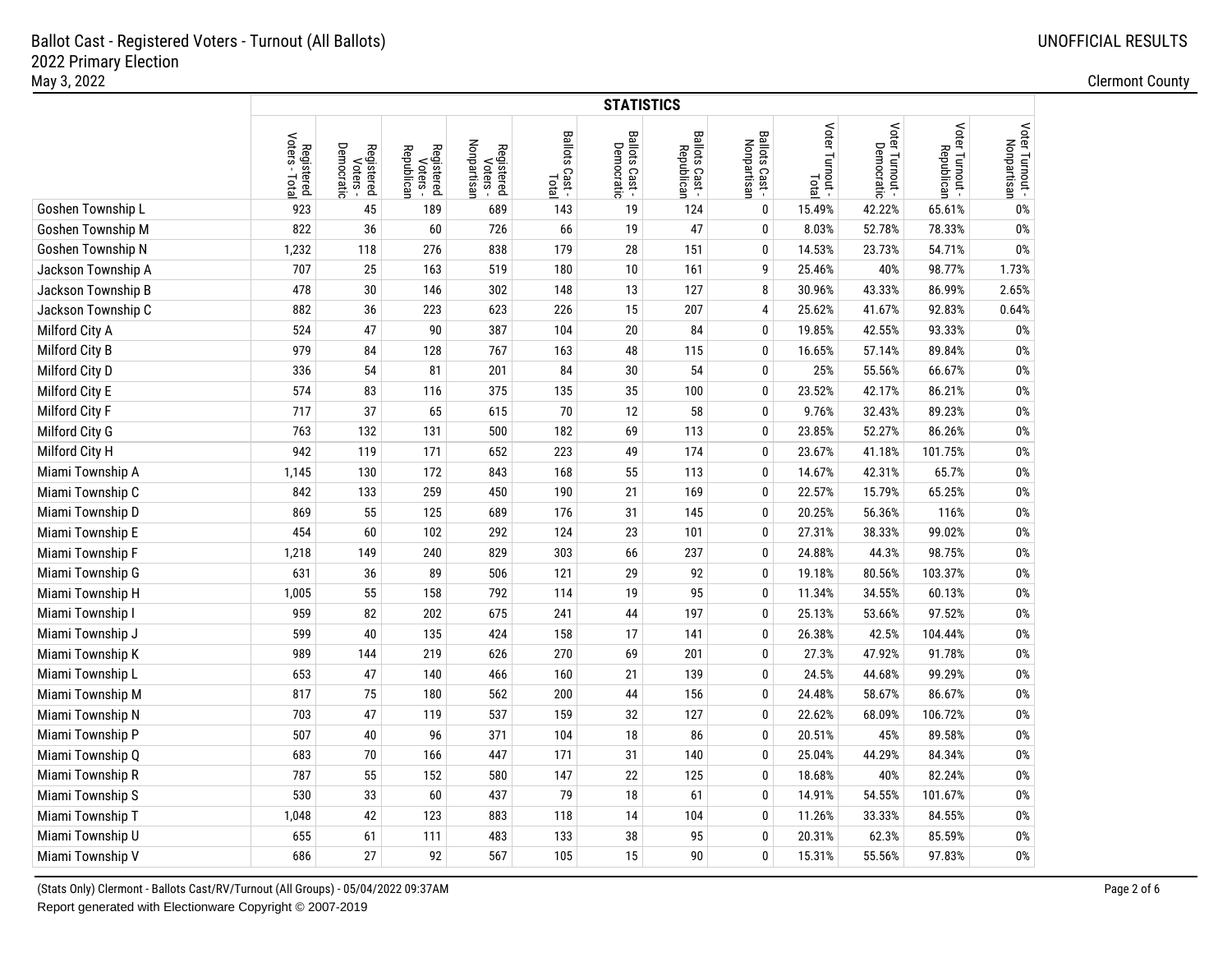|                        |                              | <b>STATISTICS</b>                    |                                      |                                       |                         |                              |                              |                               |                          |                               |                               |                                |  |  |
|------------------------|------------------------------|--------------------------------------|--------------------------------------|---------------------------------------|-------------------------|------------------------------|------------------------------|-------------------------------|--------------------------|-------------------------------|-------------------------------|--------------------------------|--|--|
|                        | Registered<br>Voters - Total | Democratic<br>Registered<br>Voters - | Registered<br>Voters -<br>Republican | Nonpartisan<br>Registered<br>Voters - | Ballots Cast -<br>Total | Ballots Cast -<br>Democratic | Ballots Cast -<br>Republican | Ballots Cast -<br>Nonpartisan | Voter Turnout -<br>Total | Voter Turnout -<br>Democratic | Voter Turnout -<br>Republican | Voter Turnout -<br>Nonpartisan |  |  |
| Miami Township X       | 1,083                        | 103                                  | 240                                  | 740                                   | 273                     | 48                           | 225                          | $\mathbf 0$                   | 25.21%                   | 46.6%                         | 93.75%                        | 0%                             |  |  |
| Miami Township Y       | 1,140                        | 187                                  | 268                                  | 685                                   | 244                     | 58                           | 186                          | $\mathbf 0$                   | 21.4%                    | 31.02%                        | 69.4%                         | 0%                             |  |  |
| Miami Township Z       | 1,328                        | 196                                  | 377                                  | 755                                   | 272                     | 45                           | 227                          | $\mathbf 0$                   | 20.48%                   | 22.96%                        | 60.21%                        | $0\%$                          |  |  |
| Miami Township A1A     | 566                          | 59                                   | 138                                  | 369                                   | 140                     | 26                           | 114                          | 0                             | 24.73%                   | 44.07%                        | 82.61%                        | $0\%$                          |  |  |
| Miami Township B1B     | 786                          | 63                                   | 193                                  | 530                                   | 180                     | 23                           | 157                          | 0                             | 22.9%                    | 36.51%                        | 81.35%                        | $0\%$                          |  |  |
| Miami Township C1C     | 727                          | 59                                   | 120                                  | 548                                   | 163                     | 39                           | 124                          | $\pmb{0}$                     | 22.42%                   | 66.1%                         | 103.33%                       | $0\%$                          |  |  |
| Miami Township D1D     | 742                          | 48                                   | 125                                  | 569                                   | 153                     | 28                           | 125                          | $\mathbf 0$                   | 20.62%                   | 58.33%                        | 100%                          | $0\%$                          |  |  |
| Miami Township F1F     | 1,032                        | 88                                   | 155                                  | 789                                   | 172                     | 33                           | 139                          | $\mathbf 0$                   | 16.67%                   | 37.5%                         | 89.68%                        | $0\%$                          |  |  |
| Miami Township G1G     | 766                          | 105                                  | 154                                  | 507                                   | 167                     | 40                           | 127                          | 0                             | 21.8%                    | 38.1%                         | 82.47%                        | $0\%$                          |  |  |
| Miami Township H1H     | 1,087                        | 81                                   | 200                                  | 806                                   | 202                     | 45                           | 157                          | $\mathbf 0$                   | 18.58%                   | 55.56%                        | 78.5%                         | $0\%$                          |  |  |
| Miami Township K1K     | 809                          | 60                                   | 136                                  | 613                                   | 139                     | 22                           | 117                          | $\mathbf 0$                   | 17.18%                   | 36.67%                        | 86.03%                        | $0\%$                          |  |  |
| Miami Township L1L     | 955                          | 150                                  | 217                                  | 588                                   | 216                     | 53                           | 163                          | 0                             | 22.62%                   | 35.33%                        | 75.12%                        | $0\%$                          |  |  |
| Miami Township M1M     | 930                          | 147                                  | 192                                  | 591                                   | 193                     | 33                           | 160                          | 0                             | 20.75%                   | 22.45%                        | 83.33%                        | 0%                             |  |  |
| Miami Township N1N     | 1,365                        | 166                                  | 412                                  | 787                                   | 287                     | 44                           | 243                          | $\mathbf 0$                   | 21.03%                   | 26.51%                        | 58.98%                        | 0%                             |  |  |
| Miami Township 010     | 1,034                        | 62                                   | 159                                  | 813                                   | 164                     | 25                           | 139                          | $\mathbf 0$                   | 15.86%                   | 40.32%                        | 87.42%                        | $0\%$                          |  |  |
| Miami Township P1P     | 918                          | 79                                   | 152                                  | 687                                   | 156                     | 27                           | 129                          | $\mathbf 0$                   | 16.99%                   | 34.18%                        | 84.87%                        | $0\%$                          |  |  |
| Miami Township Q1Q     | 732                          | 62                                   | 159                                  | 511                                   | 183                     | 25                           | 158                          | $\mathbf 0$                   | 25%                      | 40.32%                        | 99.37%                        | $0\%$                          |  |  |
| Monroe Township A      | 668                          | 38                                   | 102                                  | 528                                   | 72                      | 14                           | 58                           | $\mathbf{0}$                  | 10.78%                   | 36.84%                        | 56.86%                        | $0\%$                          |  |  |
| Monroe Township B      | 984                          | 65                                   | 166                                  | 753                                   | 145                     | 25                           | 120                          | $\mathbf{0}$                  | 14.74%                   | 38.46%                        | 72.29%                        | $0\%$                          |  |  |
| Monroe Township C      | 902                          | 84                                   | 252                                  | 566                                   | 218                     | 42                           | 176                          | $\mathbf{0}$                  | 24.17%                   | 50%                           | 69.84%                        | $0\%$                          |  |  |
| Monroe Township D      | 809                          | 41                                   | 208                                  | 560                                   | 153                     | 13                           | 140                          | $\mathbf{0}$                  | 18.91%                   | 31.71%                        | 67.31%                        | 0%                             |  |  |
| Monroe Township E      | 1,010                        | 85                                   | 269                                  | 656                                   | 207                     | 24                           | 183                          | $\mathbf 0$                   | 20.5%                    | 28.24%                        | 68.03%                        | 0%                             |  |  |
| Monroe Township I      | 488                          | 17                                   | 38                                   | 433                                   | 32                      | 6                            | 26                           | $\mathbf 0$                   | 6.56%                    | 35.29%                        | 68.42%                        | $0\%$                          |  |  |
| New Richmond Village A | 764                          | 52                                   | 133                                  | 579                                   | 103                     | 22                           | 81                           | $\mathbf 0$                   | 13.48%                   | 42.31%                        | 60.9%                         | $0\%$                          |  |  |
| New Richmond Village B | 1,164                        | 85                                   | 220                                  | 859                                   | 180                     | 39                           | 141                          | $\mathbf 0$                   | 15.46%                   | 45.88%                        | 64.09%                        | $0\%$                          |  |  |
| Ohio Township A        | 671                          | 32                                   | 150                                  | 489                                   | 104                     | 8                            | 96                           | $\mathbf 0$                   | 15.5%                    | 25%                           | 64%                           | $0\%$                          |  |  |
| Ohio Township B        | 417                          | 28                                   | 121                                  | 268                                   | 101                     | 10                           | 91                           | $\mathbf{0}$                  | 24.22%                   | 35.71%                        | 75.21%                        | 0%                             |  |  |
| Ohio Township C        | 608                          | 38                                   | 156                                  | 414                                   | 131                     | 16                           | 115                          | $\mathbf{0}$                  | 21.55%                   | 42.11%                        | 73.72%                        | 0%                             |  |  |
| Pierce Township A      | 854                          | 95                                   | 223                                  | 536                                   | 201                     | 20                           | 181                          | $\mathbf 0$                   | 23.54%                   | 21.05%                        | 81.17%                        | 0%                             |  |  |
| Pierce Township B      | 578                          | 95                                   | 126                                  | 357                                   | 135                     | 29                           | 106                          | $\mathbf 0$                   | 23.36%                   | 30.53%                        | 84.13%                        | 0%                             |  |  |
| Pierce Township C      | 589                          | 51                                   | 123                                  | 415                                   | 121                     | 24                           | 97                           | $\mathbf 0$                   | 20.54%                   | 47.06%                        | 78.86%                        | $0\%$                          |  |  |
| Pierce Township D      | 1,013                        | 68                                   | 210                                  | 735                                   | 146                     | 17                           | 129                          | $\mathbf 0$                   | 14.41%                   | 25%                           | 61.43%                        | $0\%$                          |  |  |
| Pierce Township E      | 1,007                        | 90                                   | 293                                  | 624                                   | 255                     | 40                           | 215                          | $\mathbf{0}$                  | 25.32%                   | 44.44%                        | 73.38%                        | 0%                             |  |  |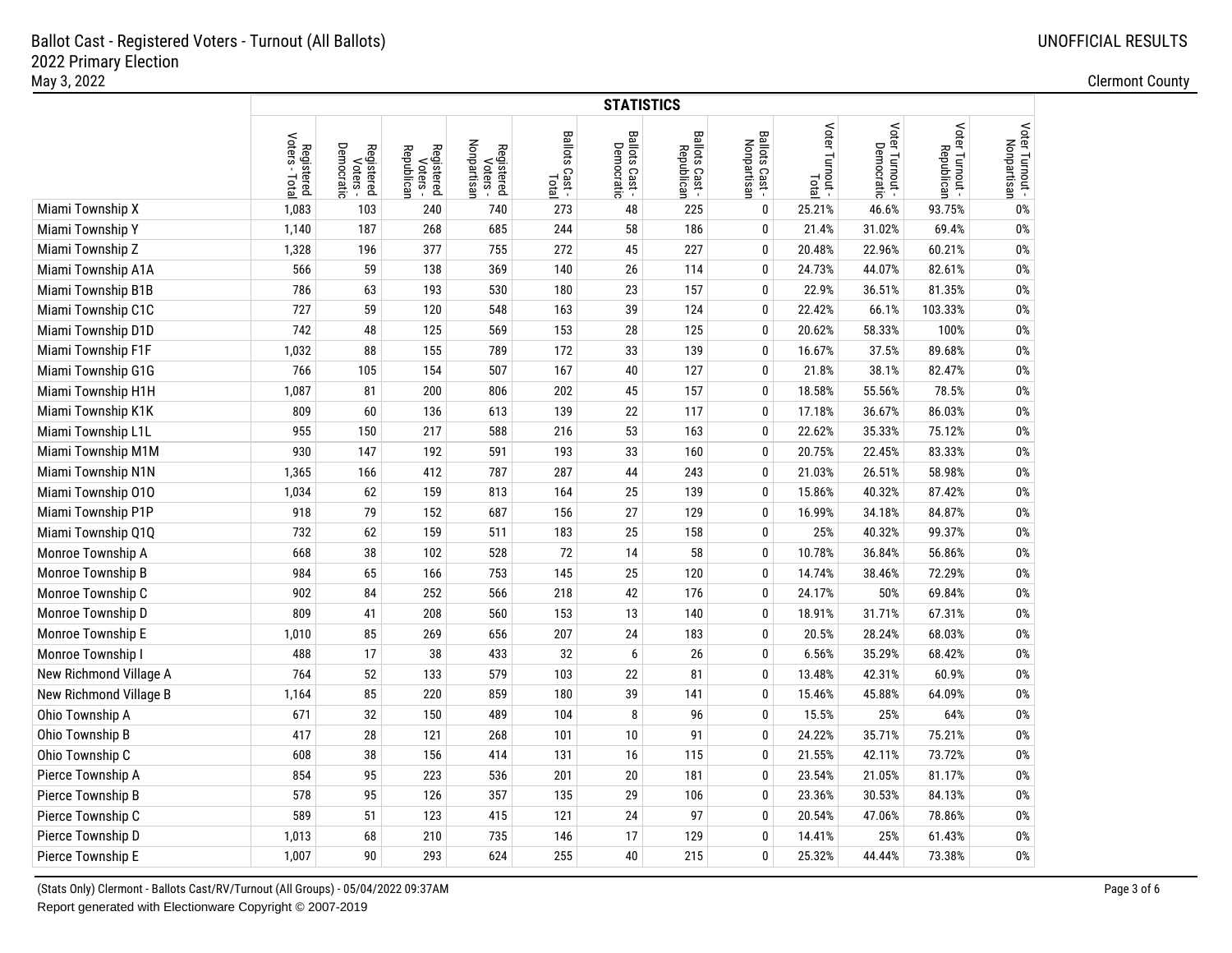|                             |                              | <b>STATISTICS</b>                    |                                      |                                       |                         |                              |                              |                               |                          |                               |                               |                                |  |  |
|-----------------------------|------------------------------|--------------------------------------|--------------------------------------|---------------------------------------|-------------------------|------------------------------|------------------------------|-------------------------------|--------------------------|-------------------------------|-------------------------------|--------------------------------|--|--|
|                             | Registered<br>Voters - Total | Democratic<br>Registered<br>Voters - | Registered<br>Voters -<br>Republican | Nonpartisan<br>Registered<br>Voters - | Ballots Cast -<br>Total | Ballots Cast -<br>Democratic | Ballots Cast -<br>Republican | Ballots Cast -<br>Nonpartisan | Voter Turnout -<br>Total | Voter Turnout -<br>Democratic | Voter Turnout -<br>Republican | Voter Turnout -<br>Nonpartisan |  |  |
| Pierce Township G           | 1,012                        | 107                                  | 241                                  | 664                                   | 246                     | 37                           | 209                          | $\mathbf 0$                   | 24.31%                   | 34.58%                        | 86.72%                        | 0%                             |  |  |
| Pierce Township I           | 971                          | 88                                   | 274                                  | 609                                   | 219                     | 27                           | 192                          | $\mathbf 0$                   | 22.55%                   | 30.68%                        | 70.07%                        | $0\%$                          |  |  |
| Pierce Township J           | 875                          | 55                                   | 149                                  | 671                                   | 122                     | 23                           | 99                           | 0                             | 13.94%                   | 41.82%                        | 66.44%                        | $0\%$                          |  |  |
| Pierce Township K           | 1,050                        | 93                                   | 230                                  | 727                                   | 206                     | 31                           | 175                          | $\mathbf 0$                   | 19.62%                   | 33.33%                        | 76.09%                        | $0\%$                          |  |  |
| Pierce Township M           | 825                          | 98                                   | 298                                  | 429                                   | 256                     | 36                           | 220                          | 0                             | 31.03%                   | 36.73%                        | 73.83%                        | $0\%$                          |  |  |
| Pierce Township N           | 1,303                        | 76                                   | 204                                  | 1,023                                 | 166                     | 27                           | 139                          | $\mathbf 0$                   | 12.74%                   | 35.53%                        | 68.14%                        | $0\%$                          |  |  |
| Pierce Township O           | 1,146                        | 95                                   | 162                                  | 889                                   | 144                     | 45                           | 99                           | $\mathbf 0$                   | 12.57%                   | 47.37%                        | 61.11%                        | $0\%$                          |  |  |
| Owensville Village          | 478                          | 29                                   | 72                                   | 377                                   | 74                      | 17                           | 57                           | $\mathbf 0$                   | 15.48%                   | 58.62%                        | 79.17%                        | $0\%$                          |  |  |
| Stonelick Township A        | 951                          | 67                                   | 231                                  | 653                                   | 226                     | 26                           | 200                          | $\mathbf 0$                   | 23.76%                   | 38.81%                        | 86.58%                        | $0\%$                          |  |  |
| <b>Stonelick Township B</b> | 575                          | 46                                   | 142                                  | 387                                   | 144                     | 18                           | 126                          | $\mathbf 0$                   | 25.04%                   | 39.13%                        | 88.73%                        | $0\%$                          |  |  |
| Stonelick Township C        | 663                          | 57                                   | 185                                  | 421                                   | 169                     | 21                           | 148                          | $\mathbf 0$                   | 25.49%                   | 36.84%                        | 80%                           | $0\%$                          |  |  |
| Stonelick Township D        | 785                          | 57                                   | 171                                  | 557                                   | 167                     | 23                           | 144                          | $\mathbf 0$                   | 21.27%                   | 40.35%                        | 84.21%                        | $0\%$                          |  |  |
| <b>Stonelick Township E</b> | 681                          | 48                                   | 160                                  | 473                                   | 153                     | 16                           | 137                          | 0                             | 22.47%                   | 33.33%                        | 85.62%                        | $0\%$                          |  |  |
| <b>Bethel Village A</b>     | 724                          | 25                                   | 112                                  | 587                                   | 119                     | 8                            | 111                          | 0                             | 16.44%                   | 32%                           | 99.11%                        | $0\%$                          |  |  |
| <b>Bethel Village B</b>     | 925                          | 37                                   | 122                                  | 766                                   | 133                     | 20                           | 113                          | $\mathbf 0$                   | 14.38%                   | 54.05%                        | 92.62%                        | $0\%$                          |  |  |
| Tate Township A             | 949                          | 49                                   | 187                                  | 713                                   | 176                     | 19                           | 157                          | 0                             | 18.55%                   | 38.78%                        | 83.96%                        | $0\%$                          |  |  |
| Tate Township B             | 898                          | 39                                   | 140                                  | 719                                   | 127                     | 8                            | 119                          | $\mathbf 0$                   | 14.14%                   | 20.51%                        | 85%                           | $0\%$                          |  |  |
| Tate Township D             | 1,070                        | 74                                   | 247                                  | 749                                   | 248                     | 32                           | 216                          | $\mathbf 0$                   | 23.18%                   | 43.24%                        | 87.45%                        | $0\%$                          |  |  |
| Tate Township F             | 839                          | 42                                   | 204                                  | 593                                   | 211                     | 17                           | 194                          | $\mathbf 0$                   | 25.15%                   | 40.48%                        | 95.1%                         | $0\%$                          |  |  |
| Tate Township H             | 806                          | 38                                   | 183                                  | 585                                   | 206                     | 25                           | 181                          | $\mathbf{0}$                  | 25.56%                   | 65.79%                        | 98.91%                        | $0\%$                          |  |  |
| Union Township A            | 996                          | 89                                   | 203                                  | 704                                   | 199                     | 33                           | 166                          | 0                             | 19.98%                   | 37.08%                        | 81.77%                        | $0\%$                          |  |  |
| Union Township B            | 895                          | 75                                   | 126                                  | 694                                   | 110                     | 38                           | 71                           | $\mathbf{1}$                  | 12.29%                   | 50.67%                        | 56.35%                        | 0.14%                          |  |  |
| Union Township C            | 813                          | 67                                   | 160                                  | 586                                   | 145                     | 27                           | 118                          | 0                             | 17.84%                   | 40.3%                         | 73.75%                        | 0%                             |  |  |
| Union Township D            | 920                          | 77                                   | 190                                  | 653                                   | 167                     | 25                           | 142                          | $\mathbf 0$                   | 18.15%                   | 32.47%                        | 74.74%                        | 0%                             |  |  |
| <b>Union Township E</b>     | 1,448                        | 128                                  | 368                                  | 952                                   | 284                     | 43                           | 241                          | $\mathbf 0$                   | 19.61%                   | 33.59%                        | 65.49%                        | $0\%$                          |  |  |
| <b>Union Township F</b>     | 1,176                        | 96                                   | 219                                  | 861                                   | 202                     | 43                           | 159                          | $\mathbf 0$                   | 17.18%                   | 44.79%                        | 72.6%                         | $0\%$                          |  |  |
| <b>Union Township G</b>     | 1,070                        | 68                                   | 169                                  | 833                                   | 146                     | 30                           | 116                          | 0                             | 13.64%                   | 44.12%                        | 68.64%                        | $0\%$                          |  |  |
| Union Township H            | 1,279                        | 81                                   | 138                                  | 1,060                                 | 107                     | 18                           | 89                           | $\mathbf 0$                   | 8.37%                    | 22.22%                        | 64.49%                        | 0%                             |  |  |
| <b>Union Township I</b>     | 869                          | 78                                   | 114                                  | 677                                   | 112                     | 24                           | 88                           | $\mathbf{0}$                  | 12.89%                   | 30.77%                        | 77.19%                        | 0%                             |  |  |
| Union Township J            | 788                          | 69                                   | 144                                  | 575                                   | 113                     | 22                           | 91                           | 0                             | 14.34%                   | 31.88%                        | 63.19%                        | 0%                             |  |  |
| Union Township K            | 1,104                        | ${\bf 80}$                           | 99                                   | 925                                   | 123                     | 29                           | 94                           | $\mathbf 0$                   | 11.14%                   | 36.25%                        | 94.95%                        | $0\%$                          |  |  |
| Union Township L            | 1,017                        | 67                                   | 104                                  | 846                                   | 96                      | 17                           | 79                           | 0                             | 9.44%                    | 25.37%                        | 75.96%                        | $0\%$                          |  |  |
| <b>Union Township M</b>     | 575                          | 37                                   | 99                                   | 439                                   | 81                      | 12                           | 69                           | 0                             | 14.09%                   | 32.43%                        | 69.7%                         | $0\%$                          |  |  |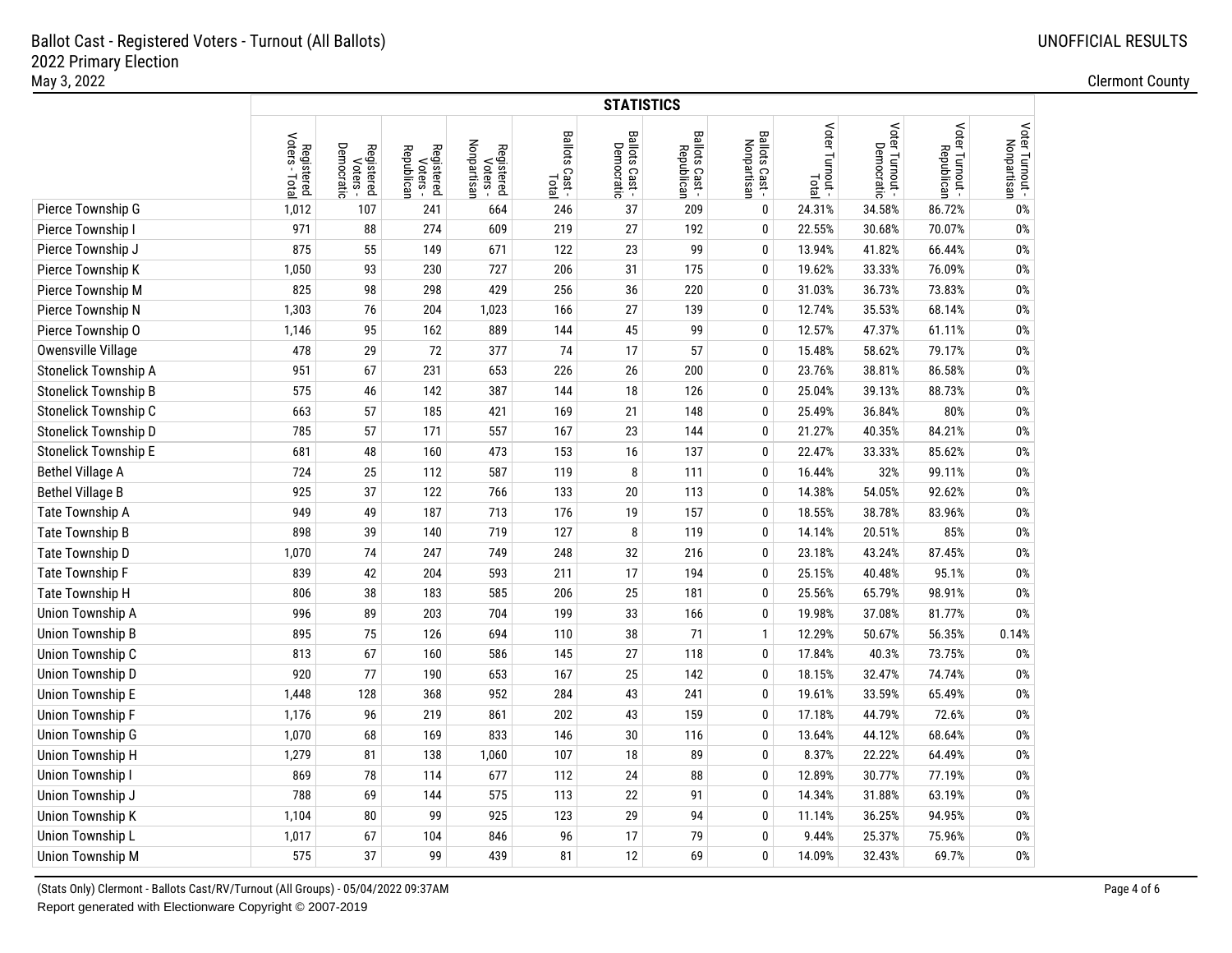|                              |                              | <b>STATISTICS</b>                    |                                      |                                       |                         |                              |                              |                               |                          |                                             |                               |                                |  |  |
|------------------------------|------------------------------|--------------------------------------|--------------------------------------|---------------------------------------|-------------------------|------------------------------|------------------------------|-------------------------------|--------------------------|---------------------------------------------|-------------------------------|--------------------------------|--|--|
|                              | Registered<br>Voters - Total | Democratic<br>Registered<br>Voters - | Registered<br>Voters -<br>Republican | Nonpartisan<br>Registered<br>Voters - | Ballots Cast -<br>Total | Ballots Cast -<br>Democratic | Ballots Cast -<br>Republican | Ballots Cast -<br>Nonpartisan | Voter Turnout -<br>Total | Voter Turnout -<br>Democratic<br>Democratic | Voter Turnout -<br>Republican | Voter Turnout -<br>Nonpartisan |  |  |
| Union Township N             | 523                          | 42                                   | 77                                   | 404                                   | 87                      | 25                           | 62                           | $\mathbf 0$                   | 16.63%                   | 59.52%                                      | 80.52%                        | 0%                             |  |  |
| Union Township O             | 1,165                        | 83                                   | 208                                  | 874                                   | 180                     | 22                           | 158                          | 0                             | 15.45%                   | 26.51%                                      | 75.96%                        | 0%                             |  |  |
| Union Township P             | 996                          | 63                                   | 114                                  | 819                                   | 90                      | 23                           | 67                           | 0                             | 9.04%                    | 36.51%                                      | 58.77%                        | 0%                             |  |  |
| Union Township Q             | 627                          | 64                                   | 178                                  | 385                                   | 164                     | 38                           | 126                          | 0                             | 26.16%                   | 59.38%                                      | 70.79%                        | 0%                             |  |  |
| <b>Union Township R</b>      | 874                          | 96                                   | 156                                  | 622                                   | 156                     | 25                           | 131                          | 0                             | 17.85%                   | 26.04%                                      | 83.97%                        | 0%                             |  |  |
| Union Township T             | 1,113                        | 112                                  | 225                                  | 776                                   | 202                     | 38                           | 164                          | 0                             | 18.15%                   | 33.93%                                      | 72.89%                        | $0\%$                          |  |  |
| Union Township U             | 1,000                        | 161                                  | 253                                  | 586                                   | 200                     | 30                           | 170                          | 0                             | 20%                      | 18.63%                                      | 67.19%                        | $0\%$                          |  |  |
| Union Township W             | 791                          | 71                                   | 126                                  | 594                                   | 155                     | 35                           | 120                          | 0                             | 19.6%                    | 49.3%                                       | 95.24%                        | $0\%$                          |  |  |
| <b>Union Township X</b>      | 615                          | 77                                   | 121                                  | 417                                   | 109                     | 22                           | 87                           | 0                             | 17.72%                   | 28.57%                                      | 71.9%                         | $0\%$                          |  |  |
| <b>Union Township Y</b>      | 843                          | 81                                   | 119                                  | 643                                   | 147                     | 40                           | 107                          | 0                             | 17.44%                   | 49.38%                                      | 89.92%                        | 0%                             |  |  |
| Union Township Z             | 565                          | 55                                   | 166                                  | 344                                   | 169                     | 28                           | 141                          | 0                             | 29.91%                   | 50.91%                                      | 84.94%                        | 0%                             |  |  |
| Union Township B1B           | 979                          | 76                                   | 203                                  | 700                                   | 189                     | 25                           | 164                          | 0                             | 19.31%                   | 32.89%                                      | 80.79%                        | 0%                             |  |  |
| Union Township C1C           | 808                          | $70$                                 | 193                                  | 545                                   | 148                     | 21                           | 127                          | 0                             | 18.32%                   | 30%                                         | 65.8%                         | 0%                             |  |  |
| Union Township D1D           | 755                          | 55                                   | 156                                  | 544                                   | 128                     | 17                           | 111                          | 0                             | 16.95%                   | 30.91%                                      | 71.15%                        | 0%                             |  |  |
| <b>Union Township E1E</b>    | 1,143                        | 113                                  | 309                                  | 721                                   | 248                     | 33                           | 215                          | 0                             | 21.7%                    | 29.2%                                       | 69.58%                        | $0\%$                          |  |  |
| <b>Union Township F1F</b>    | 1,335                        | 114                                  | 253                                  | 968                                   | 292                     | 50                           | 242                          | 0                             | 21.87%                   | 43.86%                                      | 95.65%                        | $0\%$                          |  |  |
| Union Township J1J           | 569                          | 51                                   | 122                                  | 396                                   | 125                     | 21                           | 104                          | 0                             | 21.97%                   | 41.18%                                      | 85.25%                        | $0\%$                          |  |  |
| Union Township K1K           | 735                          | 58                                   | 140                                  | 537                                   | 102                     | 23                           | 79                           | 0                             | 13.88%                   | 39.66%                                      | 56.43%                        | $0\%$                          |  |  |
| Union Township L1L           | 1,094                        | 98                                   | 193                                  | 803                                   | 220                     | 46                           | 174                          | 0                             | 20.11%                   | 46.94%                                      | 90.16%                        | $0\%$                          |  |  |
| Union Township M1M           | 813                          | 43                                   | 70                                   | 700                                   | 73                      | 14                           | 59                           | 0                             | 8.98%                    | 32.56%                                      | 84.29%                        | $0\%$                          |  |  |
| Union Township P1P           | 945                          | 106                                  | 204                                  | 635                                   | 218                     | 55                           | 163                          | 0                             | 23.07%                   | 51.89%                                      | 79.9%                         | 0%                             |  |  |
| <b>Union Township R1R</b>    | 873                          | 99                                   | 199                                  | 575                                   | 150                     | 37                           | 113                          | 0                             | 17.18%                   | 37.37%                                      | 56.78%                        | 0%                             |  |  |
| <b>Union Township S1S</b>    | 954                          | 79                                   | 169                                  | 706                                   | 208                     | 28                           | 180                          | 0                             | 21.8%                    | 35.44%                                      | 106.51%                       | 0%                             |  |  |
| Union Township U1U           | 726                          | 68                                   | 151                                  | 507                                   | 119                     | 22                           | 97                           | 0                             | 16.39%                   | 32.35%                                      | 64.24%                        | $0\%$                          |  |  |
| Union Township V1V           | 600                          | 71                                   | 133                                  | 396                                   | 133                     | 20                           | 113                          | 0                             | 22.17%                   | 28.17%                                      | 84.96%                        | 0%                             |  |  |
| Washington Township A        | 550                          | 33                                   | 121                                  | 396                                   | 153                     | 16                           | 131                          | 6                             | 27.82%                   | 48.48%                                      | 108.26%                       | 1.52%                          |  |  |
| <b>Washington Township B</b> | 526                          | 42                                   | 139                                  | 345                                   | 126                     | 28                           | 98                           | 0                             | 23.95%                   | 66.67%                                      | 70.5%                         | 0%                             |  |  |
| Washington Township C        | 384                          | 23                                   | 121                                  | 240                                   | 156                     | 16                           | 130                          | 10                            | 40.62%                   | 69.57%                                      | 107.44%                       | 4.17%                          |  |  |
| Wayne Township A             | 1,028                        | 46                                   | 158                                  | 824                                   | 253                     | 31                           | 205                          | 17                            | 24.61%                   | 67.39%                                      | 129.75%                       | 2.06%                          |  |  |
| Wayne Township B             | 839                          | $40\,$                               | 169                                  | 630                                   | 175                     | 20                           | 154                          | $\mathbf{1}$                  | 20.86%                   | 50%                                         | 91.12%                        | 0.16%                          |  |  |
| Wayne Township C             | 1,170                        | 55                                   | 243                                  | 872                                   | 244                     | 27                           | 215                          | $\overline{2}$                | 20.85%                   | 49.09%                                      | 88.48%                        | 0.23%                          |  |  |
| Williamsburg Village A       | 830                          | 43                                   | 183                                  | 604                                   | 190                     | 25                           | 155                          | 10                            | 22.89%                   | 58.14%                                      | 84.7%                         | 1.66%                          |  |  |
| Williamsburg Village C       | 806                          | 63                                   | 192                                  | 551                                   | 188                     | 26                           | 154                          | 8                             | 23.33%                   | 41.27%                                      | 80.21%                        | 1.45%                          |  |  |